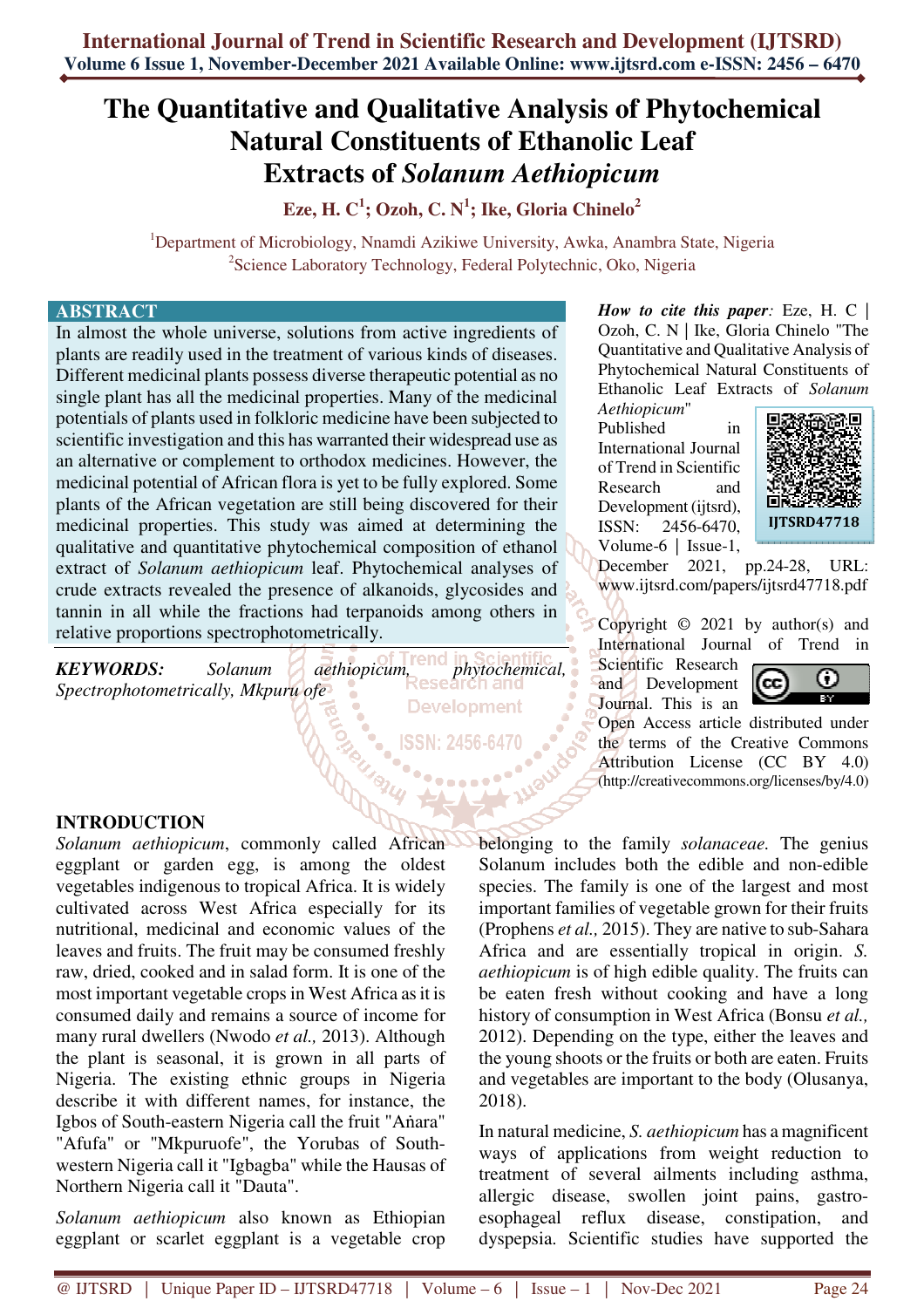traditional use of this plant in treating inflammation, asthma, glaucoma, diabetes and excessive weight gain (Anosike *et al.,* 2012*)*. The fruit is easily eaten as a snack and it has been reported to be high in phytochemicals like saponins, flavonoids, tannins and ascorbic acid (Nwodo *et al.,* 2013*)*.

 Remedies from plants are readily used in the treatment of various kinds of diseases. Different medicinal plants possess diverse therapeutic potential as no single plant has all the medicinal properties (Ghasi *et al.,* 2011). Many of the medicinal potentials of plants used in folkloric medicine have been subjected to scientific studies and this led to their universal usage as an alternative to orthodox medicines. Therefore, the medicinal potential of African flora is yet to be fully understood. This study was aimed at determining the qualitative and quantitative phytochemical composition of ethanol extract of *Solanum aethiopicum* leaf.

# **MATERIALS AND METHODS**

#### **Collection and Identification of Specimens**

Collection, authentication and processing of plant material: fresh leaves of *S. aethiopicum* were collected from the Agric farm of Faculty of Agricultural Sciences of the University of Nigeria, Nsukka. Plant material was identified by Dr. late Ugwuozor, a taxonomist of Botany Department of University of Nigeria, Nsukka. Taxonic identity of the plant was achieved by deposited voucher lo specimen and use of documented literature from Dalziel (2016) in the herbarium unit of Department of Botany, University of Nigeria, Nsukka.

# **Preparation of Ethanol Extract of** *S. aethiopicum*

The ethanol extract was prepared using the wet method of extraction. One kilogram of the dry stalks of the plant was blended in 1.5 litres of ethanol (96%) with an electric blender and transferred into the amber colored bottle and kept in a cool  $(4^0C)$  dark compartment for 72 hours. The mixture was filtered using a cheese material and thereafter with Whatman No: 1filter paper. The extract was concentrated using a rotary evaporator at  $37-40^{\circ}$ C and dried completely in a desiccator containing a self-indicating silica.

## **Phytochemical screening**

Phytochemical screenings were carried out on the powdered ethanol stalk extract using standard procedures to identify the constituents as described by Nwodo, 2013.

## **Test for Alkaloids**:

Five milliliters (5 ml) of the sample was mixed with 96% ethanol-20% tetraoxosulphate (vi) acid (1:1). One milliliter (1 ml) of the filtrate from the mixture was added to 5 ml of 60% H2SO4 and allowed to stand for 5 minutes. sreading was taken at absorbance of 565 nm.

## **Glycosides**

This was carried out using Buljet's reagent. One gram (1 g) of the fine powder of the sample was soaked in 10 ml of 70% alcohol for 2 h and then filtered. The extract was then purified using lead acetate and disodium hydrogen tetraoxosulphate (vi), (Na2HPO4) solution before the addition of freshly prepared Buljet's reagent. The absorbance was taken at 550 nm.

## **Flavonoids**

Five millitres of the extract was mixed with 5 ml of dilute hydrochloric acid (HC1) and boiled for 30 minutes. The boiled extract was allowed to cool and then filtered. One millitre (1 ml) of the filtrate was added to 5 ml of ethyl acetate and 5 ml of 1% ammonia solution. The absorbance was taken at 420 nm.

## **Phenolics**

Ten millitres (10 *ml)* of the sample was boiled with 50ml acetone for 15 minutes. Five millitres of the solution was pipette into a 50 ml flask. Then, 10 ml of distilled water was added. This was followed by the addition of 2 M NH4OH and 5ml of concentrated amyl alcohol. The mixture was left for 30 minutes and absorbance was taken at 505 nm.

## **Tannins**

Ten millitres (10 ml) of the sample was pipette into 50 ml plastic bottle containing 50 ml of distilled water. This was shaked for 1 h on a mechanical shaker. The solution was filtered and 5 ml of the filtrate was mixed with 2 ml of  $FeCl<sub>3</sub>$  in O.INHC1. The absorbance was read at 120 nm.

# **Steroids**

The extract was eluted with normal NH4OH solution. Two millitres (2 ml) of the eluate was mixed 2 ml of chloroform in a test tube. Three (3 ml) of ice cold acetic anhydride was added to the mixture and two drops of concentrated H2SO4 was continuously added to the mixture and allowed to cool. The absorbance was taken at 420 nm.

## **Saponins**

Five millitres (5 ml) of the sample was dissolved in aqueous methanol. Then, 0.25 ml of aliquot was taken for spectrophotometric determination for total saponins at 544 nm.

# **Test for Glycosides** (Keller-Killani test)

Five milliliters (5 ml) of the extracts were treated with 2 ml of glacial acetic acid containing one drop of ferric chloride solution. This was underplayed with1 ml of concentrated sulphuric acid. A brown ring of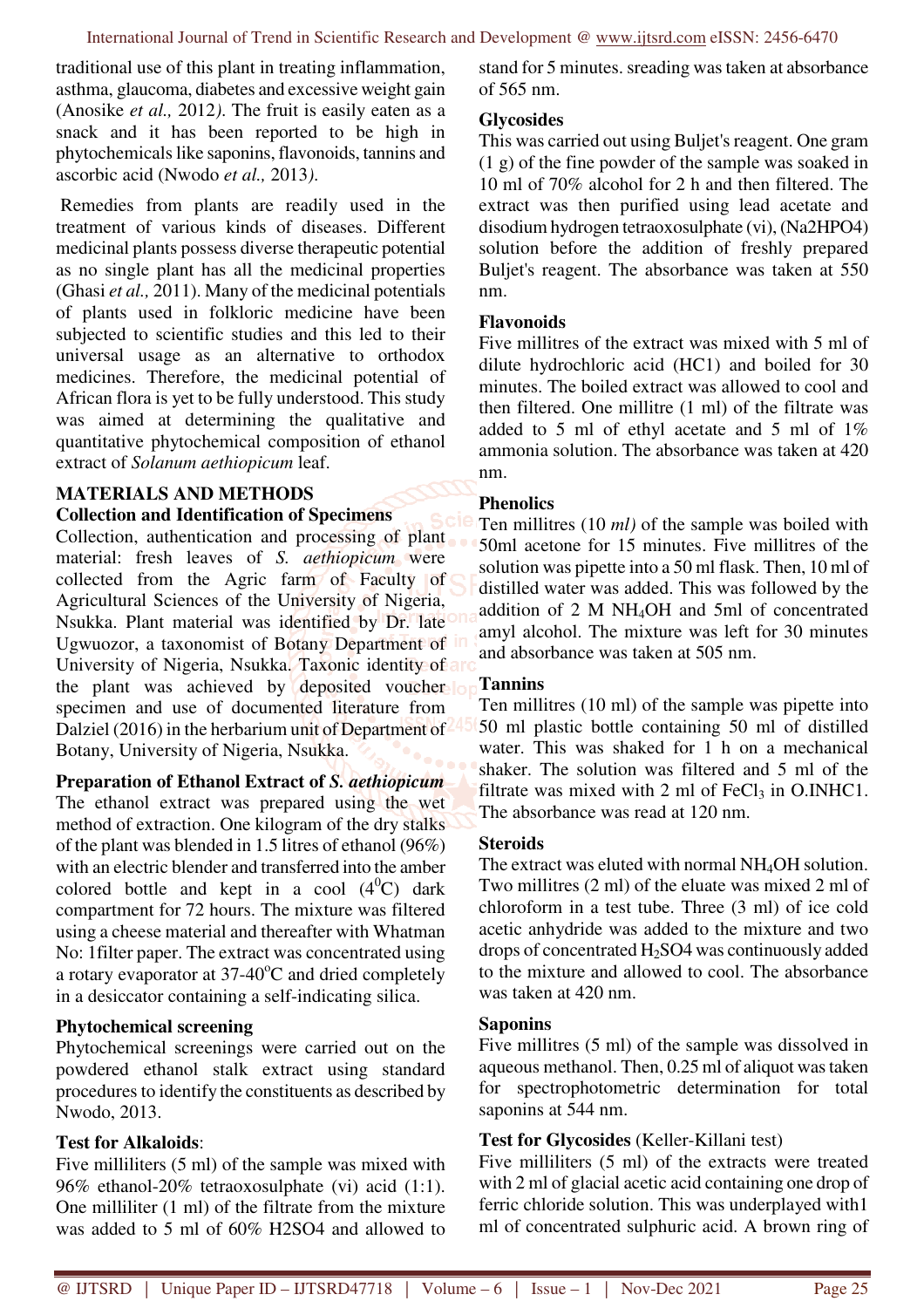the interface indicates a deoxysugar characteristic of cardenolides. A violet ring may appear below the brown ring, while in the acetic acid layer, a greenish ring may form just gradually throughout the thin layer.

#### **Extraction of phytochemicals**

The plant sample (1g) was transferred into a test tube and ethanol (15ml) and 50% m/v potassium hydroxide (10ml) was added. The test tube was left to stand in a water bath maintained at 60̊c for 60 minutes. The content of the test tube was emptied into a separatory funnel after this time. The reaction product was washed successively with 20ml of ethanol, 10ml of cold water, 10ml of hot water and 3ml of hexane. The extract was finally washed three times with 10ml of 10% v/v ethanol aqueous solution. The solution was dried with anhydrous sodium sulfate and solubilized with 100ul of pyridine. Afterward, it was transferred to a vial for analysis

## **RESULTS**

#### **Phytochemical Composition**

The preliminary phytochemical screening of the ethanolic extract of *Solanum aethiopicum* leaf conducted indicated the presence of alkaloids, flavonoids, steroids, tannins, and saponins. Table.1 shows the result of the quantitative phytochemical composition of ethanol extract of *Solanum aehiopicum* leaf. It also showed that the alkaloid's are subclass of secondary metabolites were the most op abundant in the plant.

#### **Table 1: Phytochemical Analysis of the Crude Extracts**

| <b>Phytochemicals</b> | <b>ASA</b> | <b>ESA</b> | $\overline{\mathbf{A}\mathbf{C}}$ | EC      |
|-----------------------|------------|------------|-----------------------------------|---------|
| Alkaloids (Wagner's)  | $++$       | $++$       | $+ +$                             | $+++$   |
| (Dragendorf s)        |            |            |                                   |         |
| <b>Tannins</b>        | $\div$     | $++$       | $\pm$                             | $+++$   |
| Anthraquinones        | $++$       |            |                                   |         |
| Flavonoids            |            | $++$       | $++$                              | $^{++}$ |
| Terpenoids            | $+++$      | $++$       | $++$                              | $++$    |
| Saponins              | $\div$     |            | $\pm$                             |         |
| Phenols               | $+++$      | $^{+++}$   |                                   | +++     |
| Glycosides            | $+++$      |            |                                   |         |

Keys:  $-$  = absent;  $+$  = slightly present;  $++$  = moderate;  $+++$  = abundant

ASA = *S.aethiopicum*aqueous extract; ESA = *S.aethiopicum*ethanolic extract; ethanolic extract; AC  $=$  combined before extraction aqueous extract;  $EC =$ combined before extraction ethanolic extract.

#### **Table 2: Qualitative Phytochemical Composition of Ethanol Extract of** *Solanum aehiopicum* **leaf**

| <b>Phytochemicals</b>          | <b>Quantitative</b><br>Concentration $(\%)$ |  |  |
|--------------------------------|---------------------------------------------|--|--|
| Alkaloids                      | 6.43                                        |  |  |
| Flavonoids                     | 0.83                                        |  |  |
| <b>Tannins</b>                 | 0.27                                        |  |  |
| Terpenoids/Steroids            | 2.0                                         |  |  |
| Saponins                       | 4.38                                        |  |  |
| $Key: + = present; - = absent$ |                                             |  |  |

#### **Vitamin composition**

The essential screening of vitamin contents of *S*. *aethiopicum* quantitatively revealed the presence of vitamins:  $B_1$  (0.46),  $B_2$  (10.32),  $B_3$  (14.34), C (408) and E (0.56)

### **Table 3: Some vitamin composition of** *Solanum aethiopicum* **leaf extract**

| <b>Parameters</b>        | <b>Concentrations</b><br>(mg)100g |
|--------------------------|-----------------------------------|
| Thiamine $(B_1)$         | 0.46                              |
| Riboflavin $(B_2)$       | 10.32                             |
| Nicotinamide $(B_3)$     | 14.34                             |
| Ascorbic Acid (C)mg      | 408                               |
| $\infty$ -Tocopherol (E) | በ 56                              |

## **DISCUSSION**

*Solanum aethiopicum* phytochemical screening revealed presence of flavonoids, saponins, Alkaloids, Phenolics, tannins, Resins, Steroids and glycocides in both ethanol Nwodo, (2013) reported that plants occur in varying habitats, a great magnitude of variation in the concentration and composition of phytochemical ingredients in different parts of such plant is expected. Moreover, Waller and Nowacki (2018) reported that phytochemicals are produced in response to perceived threats by the plants, therefore variation exist in the production of these phytochemicals depending on the type and amount of threat encountered by the plant.

These vitamins are vital because of its pivotal in energy production in the animal's body, for breakdown of fat and protein and keeping the mucus membrane healthy.

Vitamin (B1) (thiamine) content of *S*. *aethiopicum* (0.46) was higher compared to 0.18 mg reported by Duel and Sturts, 2010 and Szeto *et al*, 2012 for a different species of garden egg. With this, the plant can be assumed as really a very good source of vitamin  $B_1$ . Vitamin (Riboflavin) plays a supportive role in the treatment of sickle-cell anaemia. It is also the precursors for enzyine W-factors that help in their work as catalysts in metabolism, knapp, 2011 `as well as osei *et al.*, 2012. Vitamin  $B_2$  content of *S*.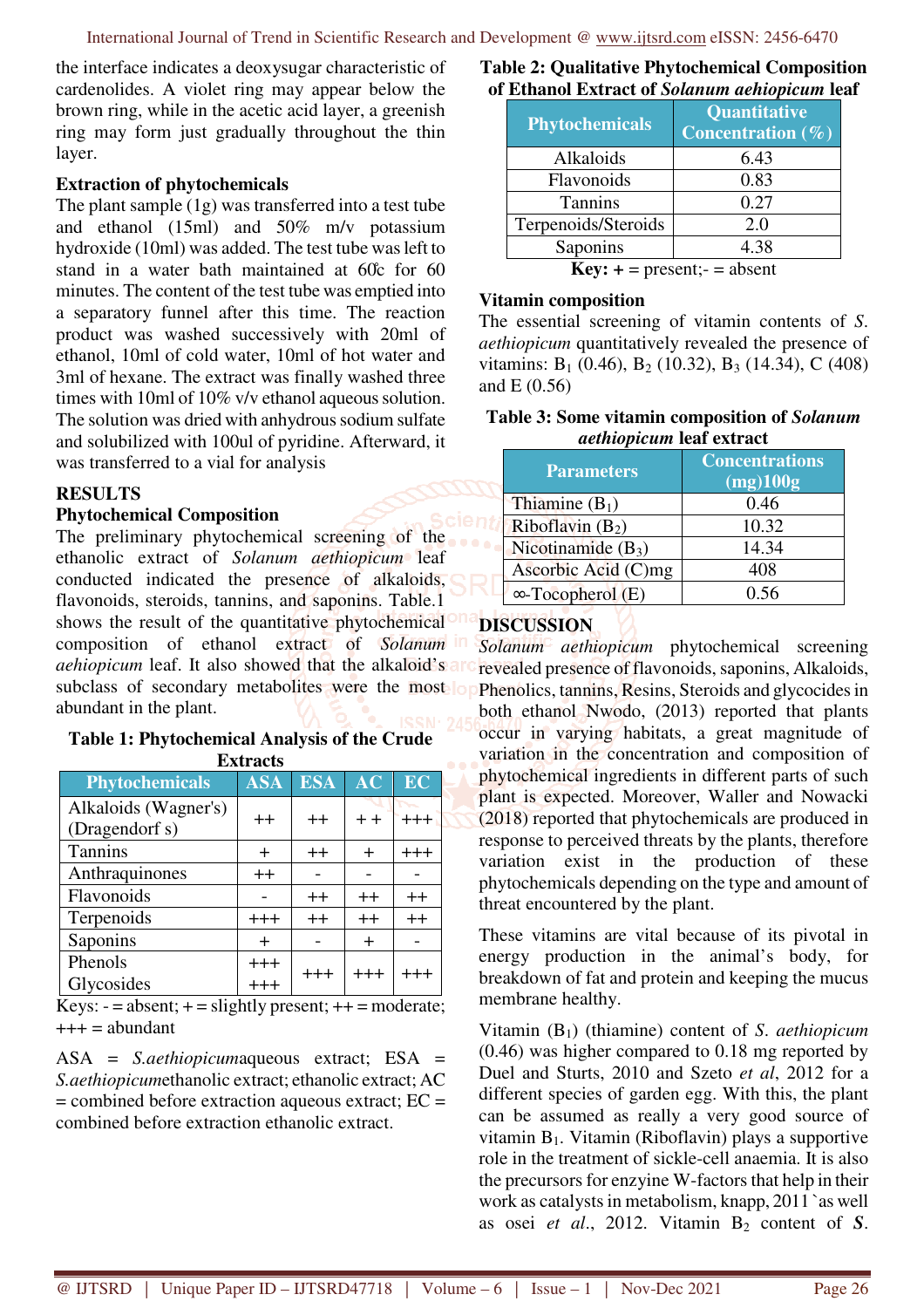*aethiopicum* (10.33) compared well to the value 12.20mg as showed by Rice *et al*., 2008 and therefore, a good source of vitamin  $B_2$ .

Vitamin  $B_3$  (Nicotinamide) is also a precursor for enzyme co-factors that aid in their work as catalyst in body metabolism. Its deficiency causes lead to pellagra (Osagie, 2011).

Vitamin B3 content of *S*. *aethipicum* (14.34) compared well to 13.60mg obtained by Dobson, 2010 as well as Osei *et al*., 2012. From the result, *S*. *aethiopicum* is a good source of this vitamin having (14.34).

Vitamin C (Ascorbic acid) is always found in fruits and edible leaves in large quantities. It is a very important anti-oxidant (Dala, 2011). Ascorbic acid content of *S*. *aethiopicum* was 408mg and correlated with the results reported by Szeto *et al*., 2012 which reported 400mg for another egg plant species. This proved that this plant is a very good source of vitamin C.

Vitamin E (Tocopherol). This is an essential antioxidant used for the production of numerous types of cosmetic products ranging from soaps, creams, etc. Vitamin E content of *S*. *aethiopicum* was low (0.53) mg, but this compared very well to the findings of onal Jou Rotimi *et al*., 2018.

# **CONCLUSION**

phytochemical constituents of *Solanum aethiopicum* leaf extract. The observation made so far in the present study revealed non-negative ingredients on the function of both animals and humans. The implication could be that humans that consume this leaf are exposed to the same health benefits. The results demonstrated that eggplants have great medicinal values such that they could be useful in health or pharmaceutical industries. Nwodo, 2013 reported that soluble fibers could be fermented in the colon into short-chain fatty acids which in turn lower the synthesis of cholesterol and triacylglycerols. The necessity of reduced levels of these lipids in managing dyslipidemia, especially in artherogenic condition is well known (Rotimi *et al*., 2012). Our results, therefore, suggest that *S. aethiopicum* leaf may be beneficial in the dietary management of dyslipidemia and weight hence its contituents.

# **REFERENCES**

[1] Adeli, K., Taghibiglou, C, and Van Iderstine, S. C. (2011). Mechanisms of hepatic very lowdensity lipoprotein overproduction in insulin resistance. *Trends in Cardiovascular Medicine*, 11(5):170–176.

- [2] Anosike, C. A., Obidoa, O. and Ezeanyika, L.U. (2012). The Anti-inflammatory activity of garden egg (*Solanum aethiopicum*) on egg albumin induced edema and granuloma tissue formation in rats. *Asian Pacific Journal of Tropical Medicine*. 5:62-66.
- [3] Bonsu, K. O., Fontem, D. A., Nkansah, G. O., Iroume, R. N., Owusu E. O. and Schippers R. R. (2012). Diversity within the Gboma eggplant (*Solanum macrocarpon),* an indigenous vegetable from West Africa. *Ghana Journal of Horticulture.* 1:50–58.
- [4] Borradaile, N. M., de Dreu, L. E., Barrett, P. H., Behrsin, C. D. and Huff, M. W. (2013). Hepatocyte apo B-containing lipoprotein secretion is decreased by the grapefruit flavonoid, naringenin, via inhibition of MTPmediated microsomal triglyceride accumulation. *Biochemistry*, 42(5):1283-91.

[5] Chan, T.Y.K. (2019). Potential risks associated with the use of herbal antiobesity products. Drug Safe. 32(6):453-456.

- The present study has shown the ethanolic **lopment** population-based, cross-sectional study, [6] Chen, Y., Factor-Litvak, P., Howe, G.R., Graziano, J. H., Brandt-Rauf, P., and Ahsan, H. (2017a). Arsenic exposure from drinking water, of Trend in Sciendietary intakes of B vitamins and folate, and Research and risk of high blood pressure in Bangladesh: A *American Journal of Epidemiol*ogy, 165(5) pp. 541-552.
	- [7] Chinedu, S. N. Olasumbo, A. C. and Eboii, O. K. (2011). Proximate and phytochemical analysis of *Solanum aethiopicum* L. and *Solanummacrocarpon* L. fruits. *Research Journal of ChemicalSciences*, 1(3):63-71.
	- [8] Cohen-Kohler, J. C. (2017). The morally uncomfortable global drug gap*. Clin. Pharmacol*. *Therapy.* 84(5): 610-614
	- [9] Dalal, S., Beunza, J. J., Volmink, J., Adebamowo, C., Bajunirwe, F. and Njelekela, M., (2011). Non-communicable diseases in sub-Saharan Africa: what we know now. *International Journal of Epidemiol*. 40, 885- 901.
	- [10] Duru, M. K. C. (2019). Physicochemical and biochemical studies on Otamiri River, Owerrri, Imo State. M.Sc thesis, Abia State University, Uturu. Nigeria. p. 34.
	- [11] Elekofehinti, O. O., Adanlawo, I.G., Saliu, J. A. and Sodehinde, S. A. (2012). Saponins from *Solanum anguivi* fruits exhibit hypolipidemic